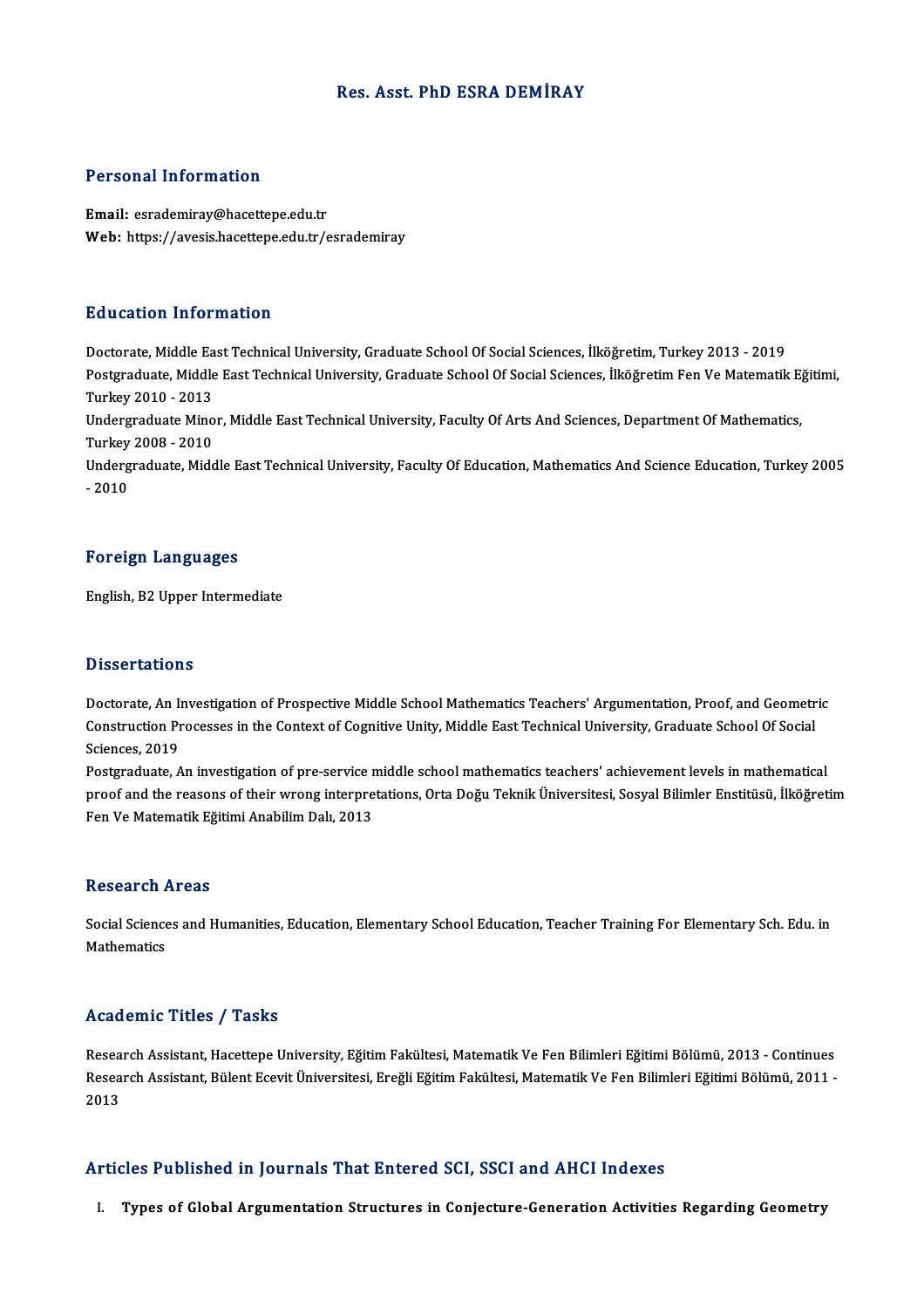DEMİRAY E., IŞIKSAL BOSTAN M., SAYGI E.

DEMIRAY E., IŞIKSAL BOSTAN M., SAYGI E.<br>INTERNATIONAL JOURNAL OF SCIENCE AND MATHEMATICS EDUCATION, 2021 (Journal Indexed in SSCI)<br>An Investigation of Pre servise Middle School Mathematics Teochers' Ability to Conduct Voli

DEMIRAY E., IŞIKSAL BOSTAN M., SAYGI E.<br>INTERNATIONAL JOURNAL OF SCIENCE AND MATHEMATICS EDUCATION, 2021 (Journal Indexed in SSCI)<br>II. An Investigation of Pre-service Middle School Mathematics Teachers' Ability to Cond INTERNATIONAL JOURNAL OF SCIENCE AND MATHEMAT<br>An Investigation of Pre-service Middle School Math<br>Methods Used, and Reasons for Invalid Arguments<br>PEMIRAY E. Bestan M. L An Investigation of Pr<br>Methods Used, and Re<br>DEMİRAY E., Bostan M. I.<br>INTERNATIONAL JOURN. Methods Used, and Reasons for Invalid Arguments<br>DEMİRAY E., Bostan M. I.<br>INTERNATIONAL JOURNAL OF SCIENCE AND MATHEMATICS EDUCATION, vol.15, no.1, pp.109-130, 2017 (Journal<br>Indoved in SSCD DEMİRAY E., Bos<br>INTERNATIONAL<br>Indexed in SSCI)

# Articles Published in Other Journals

rticles Published in Other Journals<br>I. Pre-service Middle School Mathematics Teachers' Descriptions of Definite Integral and Indefinite<br>Integral Pre-serv<br>Pre-serv<br>Integral Pre-service Middle<br>Integral<br>DEMİRAY E., SAYGI E.<br>CUKUROVA UNIVERSI

Integral<br>DEMİRAY E., SAYGI E.<br>CUKUROVA UNIVERSITY FACULTY OF EDUCATION JOURNAL, vol.50, no.2, pp.698-720, 2021 (Journal Indexed in<br>ESCD DEMI<br>CUKUI<br>ESCI)<br>Pre s CUKUROVA UNIVERSITY FACULTY OF EDUCATION JOURNAL, vol.50, no.2, pp.698-720, 2021 (Journal Indexed in ESCI)<br>ESCI)<br>II. Pre-service middle school mathematics teachers' evaluations of discussions: the case of proof by<br>contradi

ESCI)<br>Pre-service m<br>contradiction<br>DEMIRAV E-Bo Pre-service middle sch<br>contradiction<br>DEMİRAY E., Bostan M. I.<br>MATUEMATICS EDUCATI contradiction<br>DEMİRAY E., Bostan M. I.<br>MATHEMATICS EDUCATION RESEARCH JOURNAL, vol.29, no.1, pp.1-23, 2017 (Journal Indexed in ESCI)

# DEMİRAY E., Bostan M. I.<br>MATHEMATICS EDUCATION RESEARCH JOURNAL, vol.29, no.1, pp.1-23, 2017 (Journal Indexed in<br>III. ÖĞRETMEN ADAYLARININ MATEMATİK ÖĞRETİMİNDETEKNOLOJİK PEDAGOJİK ALAN<br>PİLCİLEPİNİNCELİSTİPİLMESİ MATHEMATICS EDUCATION RESEA<br>ÖĞRETMEN ADAYLARININ MAT<br>BİLGİLERİNİNGELİŞTİRİLMESİ<br>KARATAS İ. BİSKİN TUNG M. DEMİ ÖĞRETMEN ADAYLARININ MATEMATİK ÖĞRETİ<br>BİLGİLERİNİNGELİŞTİRİLMESİ<br>KARATAŞ İ., PİŞKİN TUNÇ M., DEMİRAY E., YILMAZ N.<br>Abant İzzet Baycal Üniyersitesi Eğitim Fakültesi Dergiş

KARATAŞ İ., PİŞKİN TUNÇ M., DEMİRAY E., YILMAZ N.

BİLGİLERİNİNGELİŞTİRİLMESİ<br>KARATAŞ İ., PİŞKİN TUNÇ M., DEMİRAY E., YILMAZ N.<br>Abant İzzet Baysal Üniversitesi Eğitim Fakültesi Dergisi, vol.16, pp.512-533, 2016 (Other Refereed National<br>Journals)

# <sub>Journais)</sub><br>Refereed Congress / Symposium Publications in Proceedings

- Experienced Congress / Symposium Publications in P<br>I. Interpretation of graphs regarding definite integral I. Interpretation of graphs regarding definite integral<br>DEMİRAYE., ZEYBEK N., SAYGI E. The European Conference on Educational Research (ECER), 3 - 07 September 2019 DEMIRAY E., ZEYBEK N., SAYGI E.<br>The European Conference on Educational Research (ECER), 3 - 07 September 2019<br>II. Prospective Middle School Mathematics Teachers' Geometric Constructions via Compass and<br>Straightedse
- The European<br><mark>Prospective M<br>Straightedge</mark><br>DEMIRAV E. IS Prospective Middle School Ma<br>Straightedge<br>DEMİRAY E., ISIKSAL BOSTAN M.<br>European Conference on Educati Straightedge<br>DEMİRAY E., ISIKSAL BOSTAN M.<br>European Conference on Educational Research (ECER), 4 - 07 September 2018

DEMİRAY E., ISIKSAL BOSTAN M.<br>European Conference on Educational Research (ECER), 4 - 07 September 2018<br>III. Prospective middle school mathematics teachers' interpretations of graphs related to integral<br>DEMİRAY E. SAYCLE European Conference<br>Prospective middle<br>DEMİRAY E., SAYGI E.<br>European Conference Prospective middle school mathematics teachers' interpretations of graphs related to<br>DEMİRAY E., SAYGI E.<br>European Conference on Educational Research ECER, Kopenhag, Denmark, 21 - 25 August 2017<br>The meaning of mathematical

DEMİRAY E., SAYGI E.<br>European Conference on Educational Research ECER, Kopenhag, Denmark, 21 - 25 August 2017<br>IV. The meaning of mathematical proof for prospective middle school mathematics teachers<br>DEMİRAY E. ISIKSAL POST European Conference on Educati<br>The meaning of mathematical<br>DEMİRAY E., ISIKSAL BOSTAN M.<br>The European Conference on Edu The meaning of mathematical proof for prospective middle school mathematics teachers<br>DEMİRAY E., ISIKSAL BOSTAN M.<br>The European Conference on Educational Research, ECER, Kopenhag, Denmark, 21 - 25 August 2017<br>Pre-service m

# DEMİRAY E., ISIKSAL BOSTAN M.<br>The European Conference on Educational Research, ECER, Kopenhag, Denmark, 21 - 25 August 2017<br>V. Pre-service middle school mathematics teachers' interpretation of logical equivalence in proof The European Co<br>Pre-service mic<br>contrapositive<br>DEMIRAV E JSIV Pre-service middle school ma<br>contrapositive<br>DEMİRAY E., IŞIKSAL BOSTAN M.<br>10th Congress of the Europeen S

contrapositive<br>DEMİRAY E., IŞIKSAL BOSTAN M.<br>10th Congress of the European-Society-for-Research-in-Mathematics-Education (CERME), Dublin, Ireland, 1 - 05<br>Eshnyaw 2017, np.129,146 DEMİRAY E., IŞIKSAL BOSTA<br>10th Congress of the Europe<br>February 2017, pp.139-146<br>Ortaslul Matamatik Öğres 10th Congress of the European-Society-for-Research-in-Mathematics-Education (CERME), Dublin, Ireli<br>February 2017, pp.139-146<br>VI. Ortaokul Matematik Öğretmen Adaylarının Aksine Örnek Verme Yöntemini Yorumlamaları<br>DEMİRAY E.

February 2017, pp.139-146<br>VI. Ortaokul Matematik Öğretmen Adaylarının Aksine Örnek Verme Yöntemini Yorumlamaları<br>DEMİRAY E., IŞIKSAL BOSTAN M.

3rd International Eurasian Educational Research Congress, 31 May - 03 June 2016

VII. Development of Geometric Construction Self efficacy Scale for Pre Service Middle School